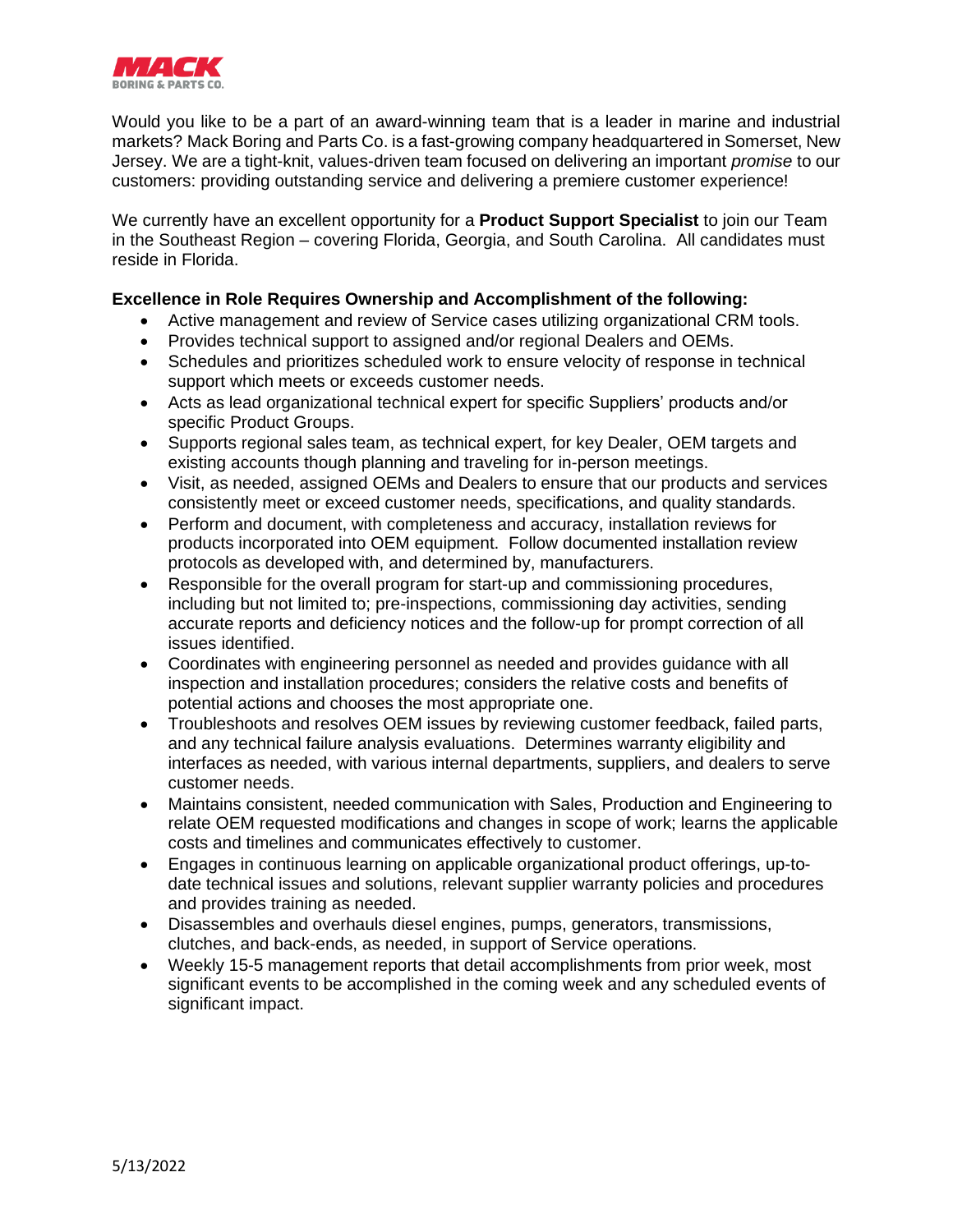

## **Education, Skills, and Work Experience:**

- Minimum 5-7 years advanced knowledge and experience in a marine and industrial diesel production work environment; engineering knowledge a plus.
- Proven excellence in customer service and decision-making.
- Proficiency with computers, email, internet, and Microsoft Office programs.

## **Behavioral Guidelines:**

- Being coachable
- Ability to self-generate solutions to challenges
- Excellent communicator: with regular frequency, to customers so that no one is left guessing regarding status.
- Representing the Service Group with excellence, integrity, and professionalism in all encounters with internal and external customers.
- Motivated and mature professional; a self-manager who takes charge and gets things done and can handle conflict and difficult emotional situations in a professional manner.
- Possesses high energy level, with strong follow up on commitments and exercises an appropriate sense of urgency.
- Commitment to accuracy in work and strong attention to detail
- Responsible can work with minimum supervision; fulfill commitments and be held accountable for actions and outcomes
- Will do, positive attitude strong service orientation -actively seeks ways to help people.
- Demonstrate a commitment and drive to learn new skills and an openness to seek areas that will benefit personal and professional development.
- Effective learner understands the implications of new information for both current and future problem-solving and decision-making.
- Has good reasoning abilities and exercises sound judgment to identify the strengths and weaknesses of alternative solutions, conclusions, or approaches to problems.
- Able to juggle multiple responsibilities can manage stress by identifying sources of stress and developing effective coping behaviors.
- Adheres and is an example of corporate values of integrity, excellence, respectfulness, positivity, and perseverance.
- Accountable to fulfilling our Customer Promises.

## **Specific Job Requirements:**

- Must have ability to take detailed measurements with devices not limited to calipers, micrometers, dial indicators, digital multi-meter, pressure, and temperature gauges, etc.
- Must have and maintain own supply of tools to adequately perform job duties.
- Must have and maintain a valid driver's license.
- Indoor shop/production floor and outdoor on-site conditions.
- Must be able to stand, walk and sit and occasionally required to climb or balance and lift and/or move up to 50 pounds.
- Occasionally exposed to wet and/or humid conditions, moving mechanical parts, fumes, or airborne particles, toxic or caustic chemicals, and outside weather conditions. Must use appropriate personal protective equipment.
- The noise level in the work environment is usually moderate to occasionally loud.
- Operation of company vehicle will be required.
- 50% travel with some overnight required.